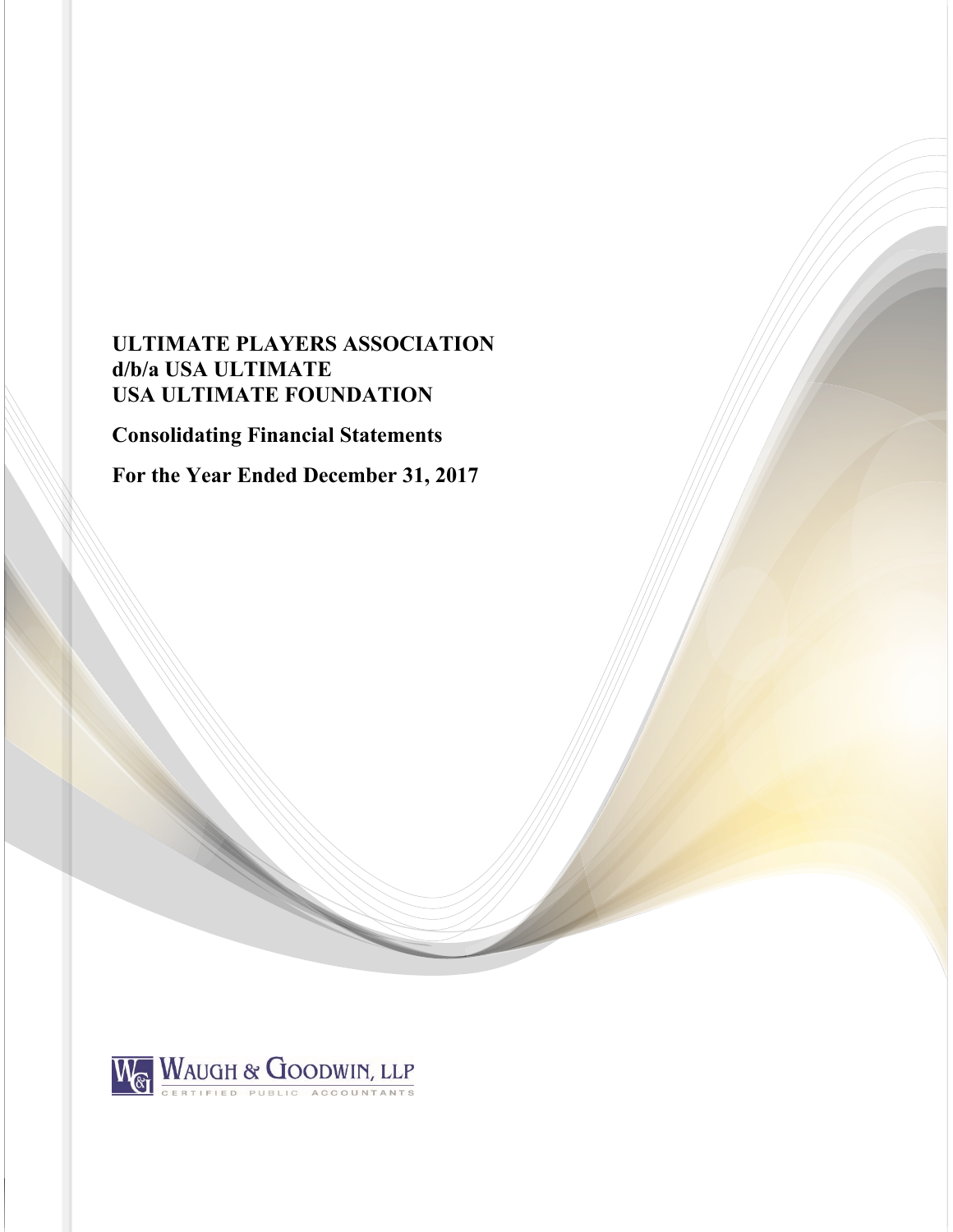# **TABLE OF CONTENTS**

| Independent Auditor's Report 1                                                                                        |  |  |  |  |  |
|-----------------------------------------------------------------------------------------------------------------------|--|--|--|--|--|
| Consolidating Statement of Financial Position 3                                                                       |  |  |  |  |  |
| Consolidating Statement of Activities and Changes<br>in Net Assets $\ldots \ldots \ldots \ldots \ldots \ldots \ldots$ |  |  |  |  |  |
| Consolidating Statement of Cash Flows 5                                                                               |  |  |  |  |  |
| Notes to Consolidating Financial Statements 6                                                                         |  |  |  |  |  |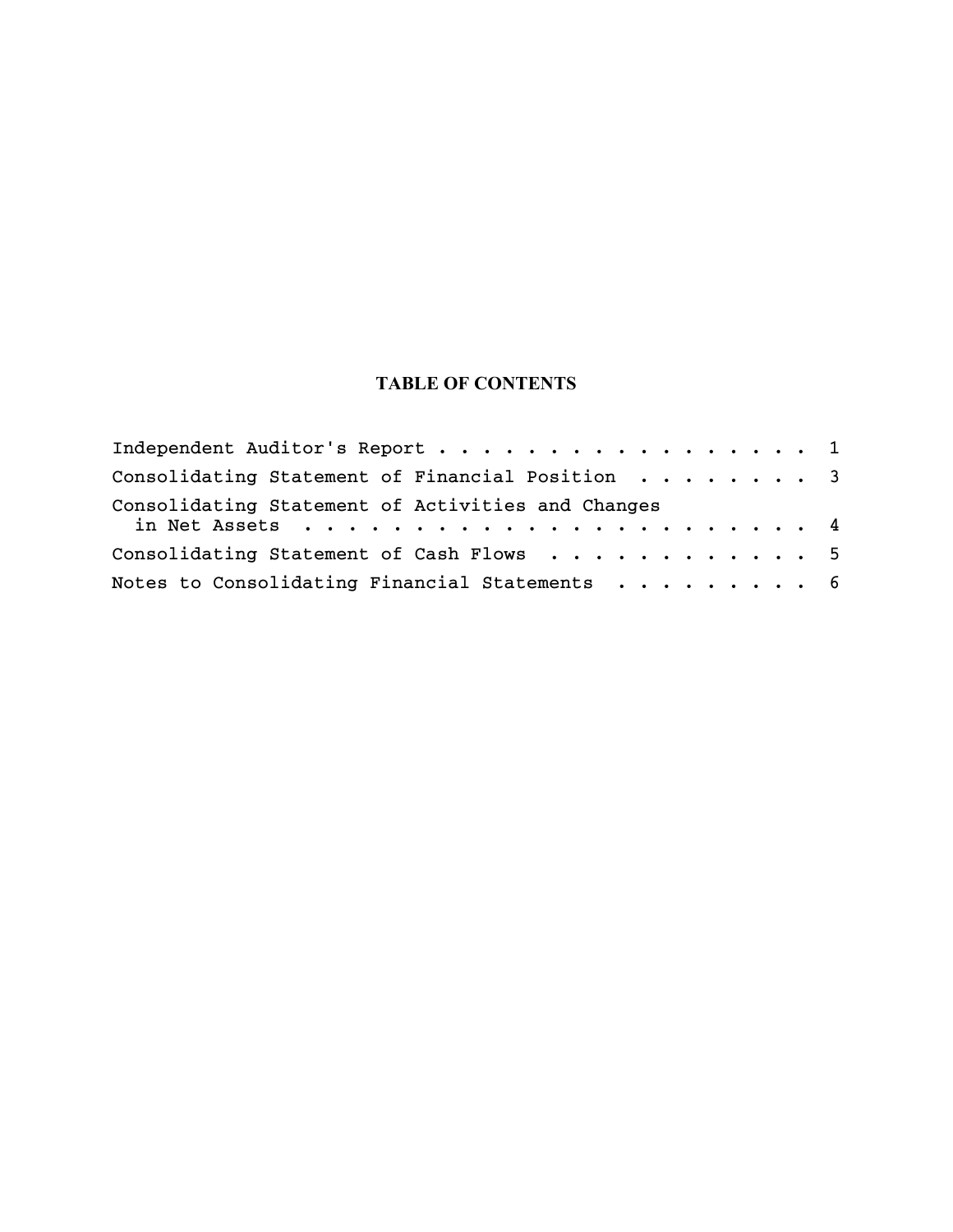

### INDEPENDENT AUDITOR'S REPORT

To the Board of Directors Ultimate Players Association d/b/a USA Ultimate USA Ultimate Foundation Colorado Springs, Colorado

We have audited the accompanying consolidating financial statements of USA Ultimate and USA Ultimate Foundation (nonprofit organizations), which comprise the consolidating statement of financial position as of December 31, 2017, and the related consolidating statements of activities and cash flows for the year then ended, and the related notes to the financial statements.

## Management's Responsibility for the Financial Statements

Management is responsible for the preparation and fair presentation of these consolidating financial statements in accordance with accounting principles generally accepted in the United States of America; this includes the design, implementation, and maintenance of internal control relevant to the preparation and fair presentation of consolidating financial statements that are free from material misstatement, whether due to fraud or error.

# Auditor's Responsibility

Our responsibility is to express an opinion on these consolidating financial statements based on our audit. We conducted our audit in accordance with auditing standards generally accepted in the United States of America. Those standards require that we plan and perform the audit to obtain reasonable assurance about whether the consolidating financial statements are free from material misstatement.

An audit involves performing procedures to obtain audit evidence about the amounts and disclosures in the consolidating financial statements. The procedures selected depend on the auditor's judgment, including the assessment of the risks of material misstatement of the consolidating financial statements, whether due to fraud or error. In making those risk assessments, the auditor considers internal control relevant to the Corporation's preparation and fair presentation of the consolidating financial statements in order to design audit procedures that are appropriate in the circumstances, but not for the purpose of expressing an opinion on the effectiveness of the Corporation's internal control. Accordingly, we express no such opinion. An audit also includes evaluating the appropriateness of accounting policies used and the reasonableness of significant accounting estimates made by management, as well as evaluating the overall presentation of the consolidating financial statements.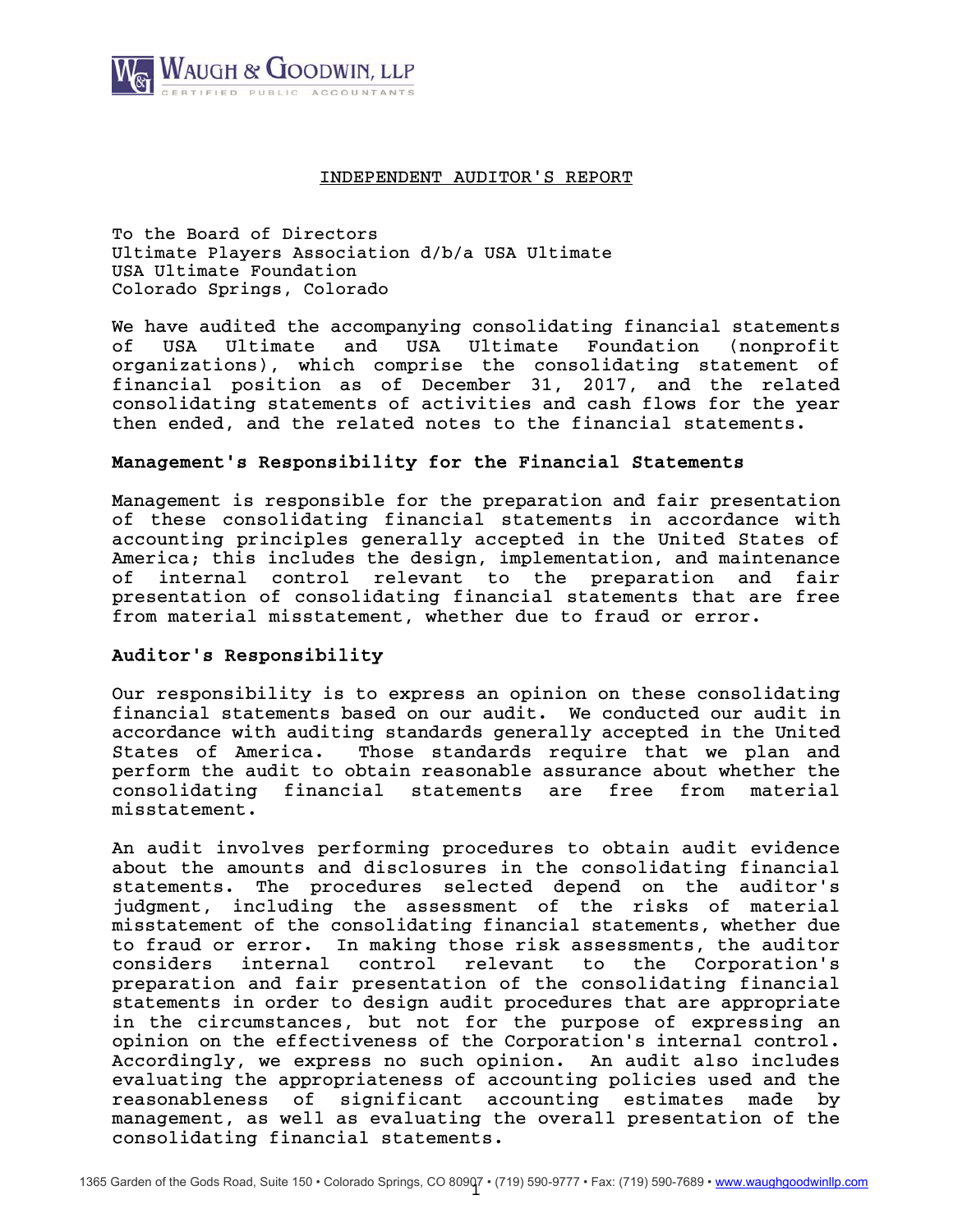We believe that the audit evidence we have obtained is sufficient and appropriate to provide a basis for our audit opinion.

# Opinion

In our opinion, the consolidating financial statements referred to above present fairly, in all material respects, the financial position of USA Ultimate and USA Ultimate Foundation as of December 31, 2017, and the changes in their net assets and their cash flows for the year then ended in accordance with accounting principles generally accepted in the United States of America.

# Report on Summarized Comparative Information

We have previously audited USA Ultimate's December 31, 2016, consolidated financial statements, and we expressed an unmodified audit opinion on those audited financial statements in our report dated May 19, 2017. In our opinion, the summarized comparative information presented herein as of and for the year ended December 31, 2016, is consistent, in all material respects, with the audited financial statements from which it has been derived.

# *Waugh & Goodwin, LLP*

Colorado Springs, Colorado May 18, 2018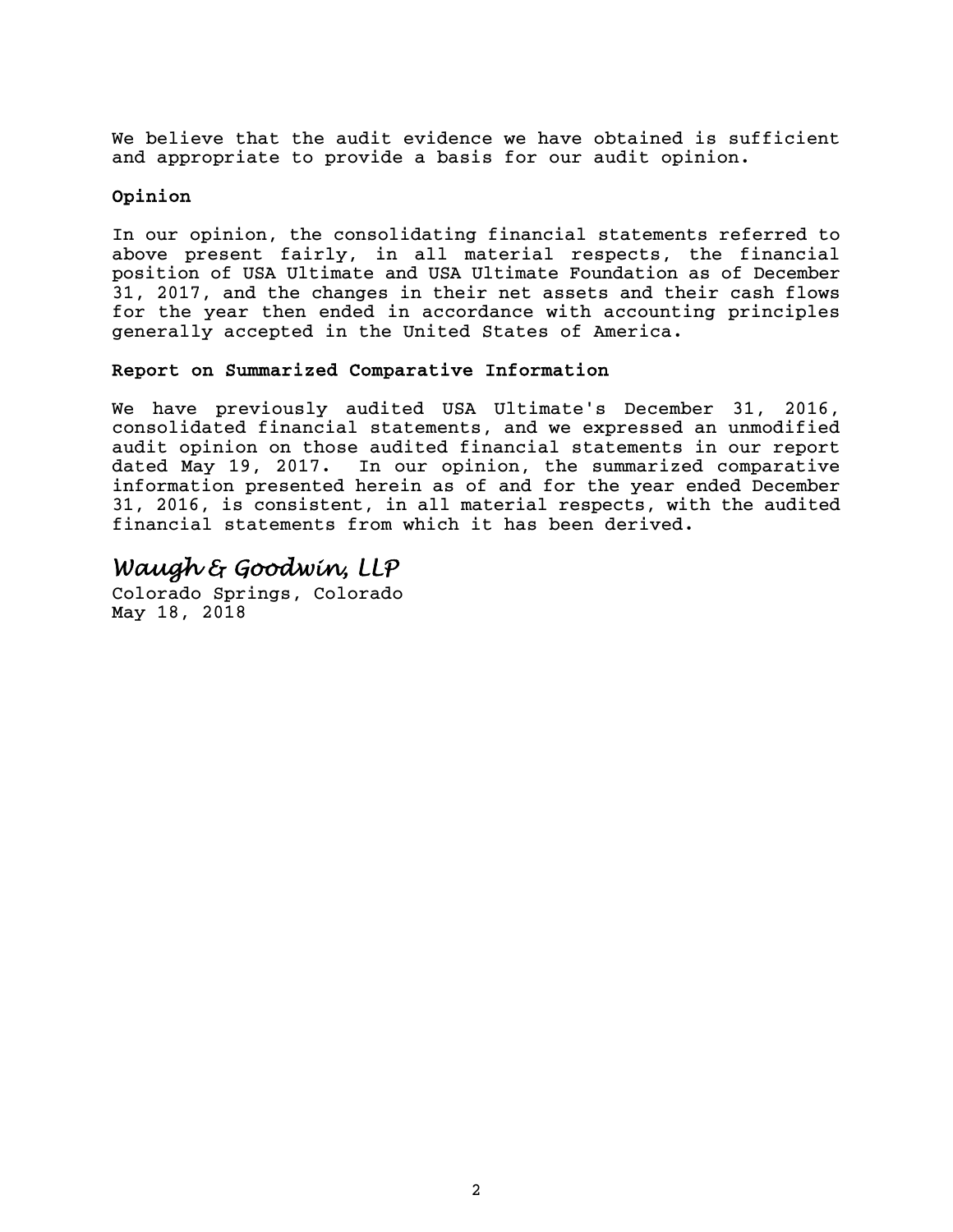#### Consolidating Statements of Financial Position December 31, 2017 (With Consolidated Totals for 2016) ULTIMATE PLAYERS ASSOCIATIONd/b/a USA ULTIMATEUSA ULTIMATE FOUNDATION

|                                           | USA Ultimate     |    | USA Ultimate<br>Foundation |      | Eliminating<br>Entries |    | Consolidated<br>Totals 2017 |   | Consolidated<br>Totals 2016 |
|-------------------------------------------|------------------|----|----------------------------|------|------------------------|----|-----------------------------|---|-----------------------------|
| <b>ASSETS</b>                             |                  |    |                            |      |                        |    |                             |   |                             |
| <b>CURRENT ASSETS:</b>                    |                  |    |                            |      |                        |    |                             |   |                             |
| Cash & cash equivalents                   | \$<br>1,414,780  | Ŝ. | 106,357                    | - \$ |                        | \$ | 1,521,137                   | Ŝ | 1,298,363                   |
| Certificates of deposit                   | 499,463          |    |                            |      |                        |    | 499,463                     |   | 499,768                     |
| Accounts receivable, net                  | 24,342           |    | 10,229                     |      |                        |    | 34,571                      |   | 49,711                      |
| Due from USA Ultimate                     |                  |    | 15,228                     |      | (15, 228)              |    |                             |   |                             |
| Inventory                                 | 23,325           |    | 1,500                      |      |                        |    | 24,825                      |   | 25,136                      |
| Prepaid expenses & deposits               | 187,241          |    |                            |      |                        |    | 187,241                     |   | 25,948                      |
| Total current assets                      | 2,149,151        |    | 133,314                    |      | (15, 228)              |    | 2, 267, 237                 |   | 1,898,926                   |
| LONG-TERM INVESTMENTS                     | 903,484          |    |                            |      |                        |    | 903,484                     |   | 778,187                     |
| PROPERTY & EQUIPMENT:                     |                  |    |                            |      |                        |    |                             |   |                             |
| IT infrastructure system                  | 421,012          |    |                            |      |                        |    | 421,012                     |   | 392,512                     |
| Furniture & equipment                     | 39,179           |    |                            |      |                        |    | 39,179                      |   | 37,979                      |
| Computer equipment                        | 45,898           |    |                            |      |                        |    | 45,898                      |   | 42,150                      |
| Event equipment<br>Leasehold improvements | 16,415<br>11,959 |    |                            |      |                        |    | 16,415<br>11,959            |   | 7,967<br>11,959             |
| Other depreciable projects                | 13,200           |    |                            |      |                        |    | 13,200                      |   | 6,600                       |
| Software                                  | 3,400            |    |                            |      |                        |    | 3,400                       |   | 3,681                       |
| Subtotal                                  | 551,063          |    |                            |      |                        |    | 551,063                     |   | 502,848                     |
| Less accumulated depreciation             | (295, 313)       |    |                            |      |                        |    | (295, 313)                  |   | (206, 828)                  |
| Property & equipment, net                 | 255,750          |    |                            |      |                        |    | 255,750                     |   | 296,020                     |
| OTHER ASSETS                              | 1,300            |    |                            |      |                        |    | 1,300                       |   | 1,300                       |
| TOTAL ASSETS                              | 3,309,685        |    | 133,314                    | \$   | (15, 228)              | Ŝ  | 3,427,771                   |   | 2,974,433                   |
| LIABILITIES & NET ASSETS                  |                  |    |                            |      |                        |    |                             |   |                             |
| CURRENT LIABILITIES:                      |                  |    |                            |      |                        |    |                             |   |                             |
| Accounts payable                          | 400,811          |    |                            |      |                        |    | 400,811                     |   | 293,778                     |
| Due to USA Ultimate Foundation            | 15,228           |    |                            |      | (15, 228)              |    |                             |   |                             |
| Accrued liabilities                       | 103,042          |    |                            |      |                        |    | 103,042                     |   | 128,363                     |
| Current portion of deferred revenue       | 545,202          |    |                            |      |                        |    | 545,202                     |   | 389,538                     |
| Total current liabilities                 | 1,064,283        |    |                            |      | (15, 228)              |    | 1,049,055                   |   | 811,679                     |
| DEFERRED REVENUE                          | 271,162          |    |                            |      |                        |    | 271,162                     |   | 260,411                     |
| Total liabilities                         | 1,335,445        |    |                            |      | (15, 228)              |    | 1,320,217                   |   | 1,072,090                   |
| NET ASSETS:                               |                  |    |                            |      |                        |    |                             |   |                             |
| Unrestricted                              | 394,637          |    | 48,462                     |      |                        |    | 443,099                     |   | 640,353                     |
| Unrestricted - Board designated           | 1,579,603        |    |                            |      |                        |    | 1,579,603                   |   | 1,197,925                   |
| Temporarily restricted                    |                  |    | 84,852                     |      |                        |    | 84,852                      |   | 64,065                      |
| Total net assets                          | 1,974,240        |    | 133,314                    |      |                        |    | 2,107,554                   |   | 1,902,343                   |
| TOTAL LIABILITIES & NET ASSETS            | \$<br>3,309,685  |    | 133,314                    | Ŝ    | (15, 228)              | Ś  | 3,427,771                   |   | 2,974,433                   |

See Notes to Financial Statements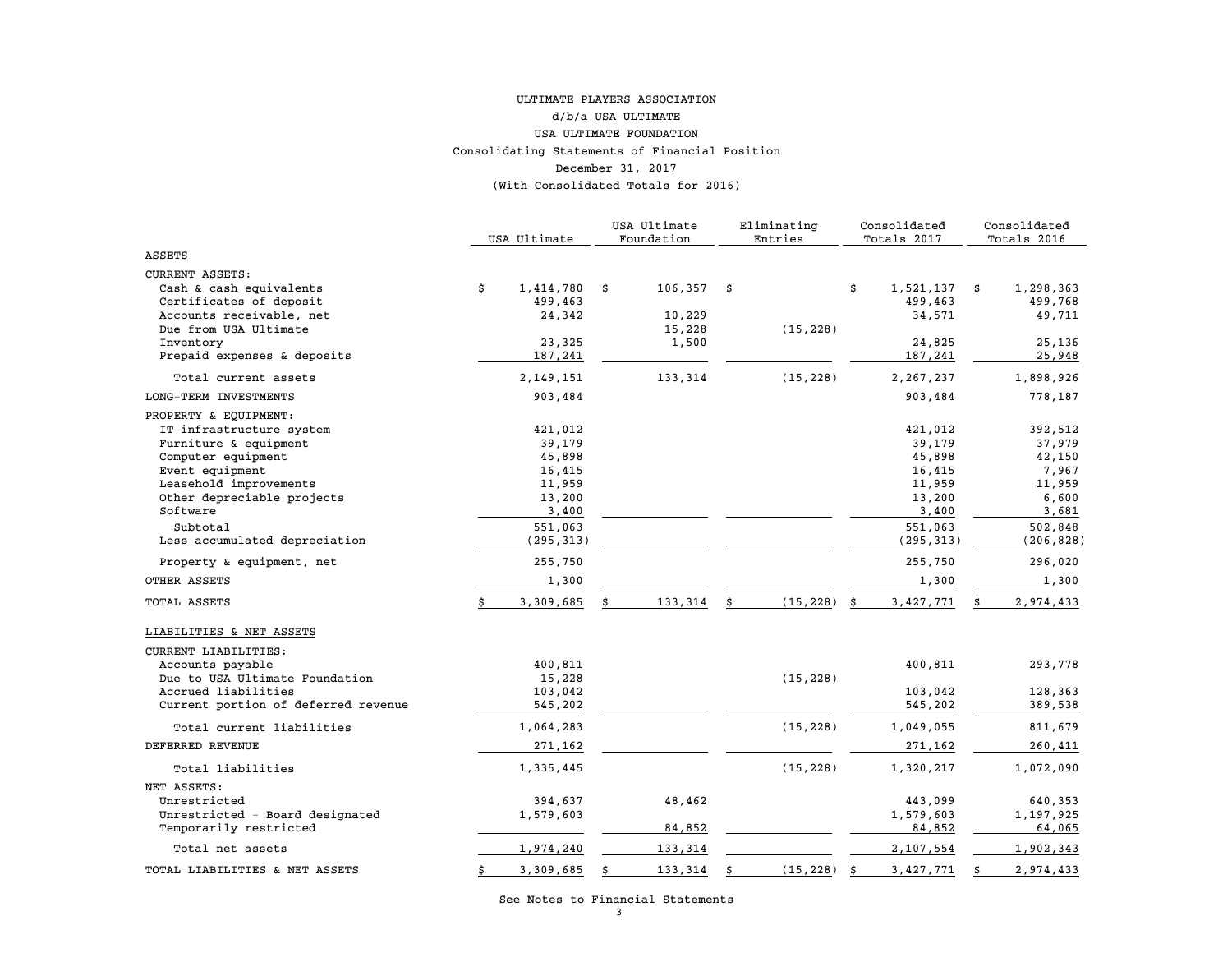#### For the Year Ended December 31, 2017 (With Consolidated Totals for 2016) Consolidating Statements of Activities and Changes in Net Assets ULTIMATE PLAYERS ASSOCIATION d/b/a USA ULTIMATE USA ULTIMATE FOUNDATION

|                                     |                 | USA Ultimate | Eliminating | Consolidated    |    | Consolidated |
|-------------------------------------|-----------------|--------------|-------------|-----------------|----|--------------|
|                                     | USA Ultimate    | Foundation   | Entries     | Totals 2017     |    | Totals 2016  |
| UNRESTRICTED SUPPORT & REVENUE:     |                 |              |             |                 |    |              |
| Membership dues                     | \$<br>2,424,245 | \$           | \$          | \$<br>2,424,245 | Ŝ. | 2,270,262    |
| Competition & athlete programs      | 904,507         |              |             | 904,507         |    | 874,439      |
| Sponsorship & licensing             | 514,505         |              |             | 514,505         |    | 443,517      |
| Investment income                   | 134,704         | 30           |             | 134,734         |    | 49,112       |
| Sport development & sanctioning     | 83,987          |              |             | 83,987          |    | 78,625       |
| Sales                               | 64,678          |              |             | 64,678          |    | 67,739       |
| Cost of goods sold                  | (49, 904)       |              |             | (49, 904)       |    | (50, 971)    |
| Contributions                       | 15,338          | 26,167       |             | 41,505          |    | 55,243       |
| National teams                      | 36,540          |              |             | 36,540          |    | 176,610      |
| Education                           | 32,837          |              |             | 32,837          |    | 41,782       |
| Other income                        | 10,914          |              |             | 10,914          |    | 24,223       |
| Satisfied program restrictions      | 11,124          | 11,453       | (11, 124)   | 11,453          |    | 3,210        |
| Total support & revenue             | 4, 183, 475     | 37,650       | (11, 124)   | 4,210,001       |    | 4,033,791    |
| <b>EXPENSES:</b>                    |                 |              |             |                 |    |              |
| Program services:                   |                 |              |             |                 |    |              |
| Marketing & communications          | 1,057,436       |              |             | 1,057,436       |    | 722,249      |
| Triple Crown Tour, Masters Events   |                 |              |             |                 |    |              |
| & programs                          | 605,908         |              |             | 605,908         |    | 501,092      |
| Youth events & programs             | 441,867         |              |             | 441,867         |    | 472,498      |
| Community & sport development       | 319,752         |              |             | 319,752         |    | 246,351      |
| National teams                      | 319,419         |              |             | 319,419         |    | 416,830      |
| College events & programs           | 314,496         |              |             | 314,496         |    | 268,452      |
| Education programs                  | 159,625         |              |             | 159,625         |    | 202,437      |
| Member services                     | 135,439         |              |             | 135,439         |    | 175,585      |
| Beach events & programs             | 134,902         |              |             | 134,902         |    | 81,524       |
| International programs              | 48,907          |              |             | 48,907          |    | 83,459       |
| Event standards/Spirit of the Game/ |                 |              |             |                 |    |              |
| rules/disc standards                | 32,917          |              |             | 32,917          |    | 108,182      |
| AE system                           | 28,899          |              |             | 28,899          |    | 31,220       |
| USA Ultimate grants                 |                 | 11,124       | (11, 124)   |                 |    |              |
| Total program services              | 3,599,567       | 11,124       | (11, 124)   | 3,599,567       |    | 3,309,879    |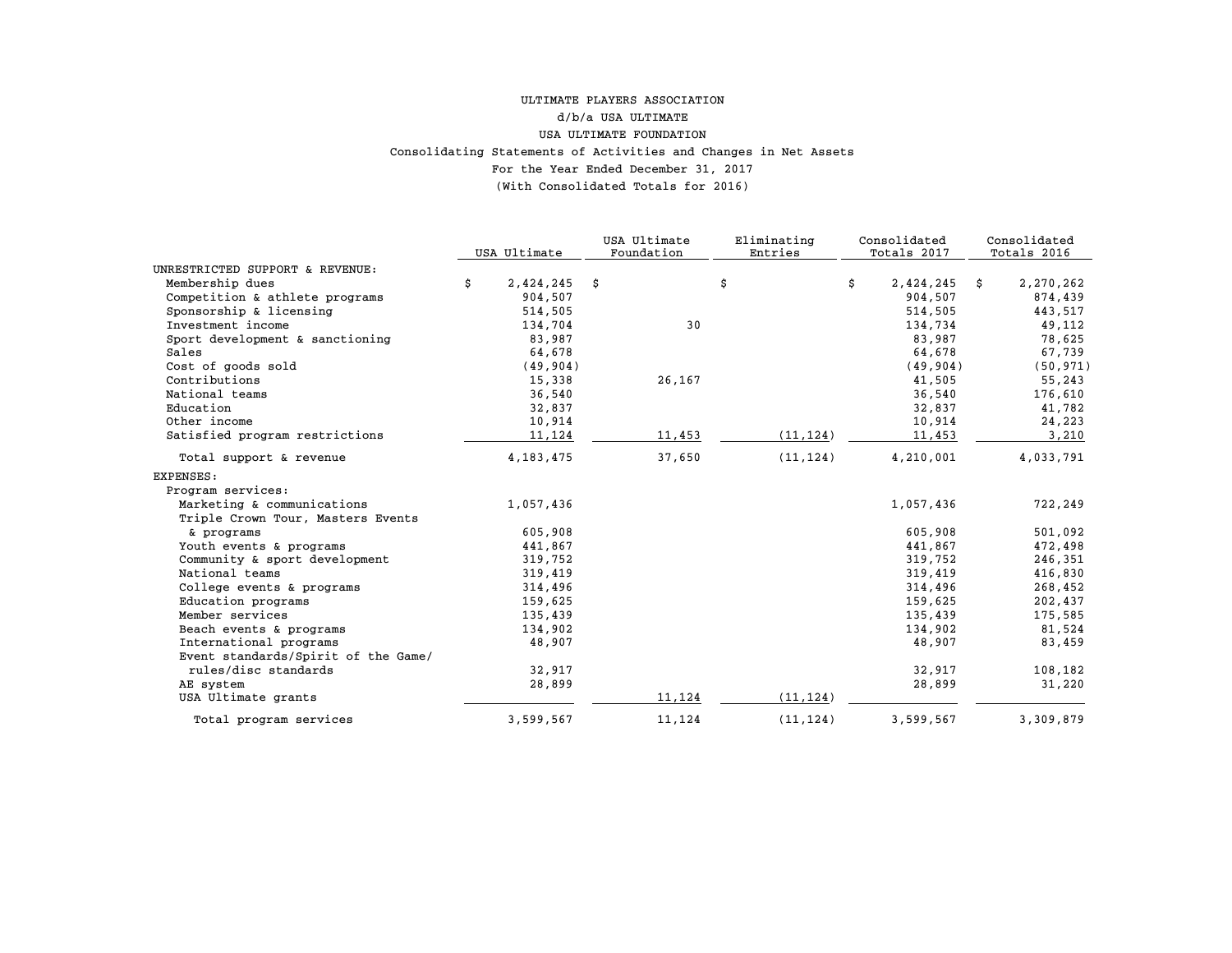| Supporting services:                     |           |           |           |           |           |
|------------------------------------------|-----------|-----------|-----------|-----------|-----------|
| Operations                               | 179,598   | 10,061    |           | 189,659   | 203,449   |
| Board of directors                       | 167,532   |           |           | 167,532   | 96,228    |
| Fundraising                              | 63,710    | 5,109     |           | 68,819    | 62,169    |
| Total supporting services                | 410,840   | 15,170    |           | 426,010   | 361,846   |
| Total expenses                           | 4,010,407 | 26,294    | (11, 124) | 4,025,577 | 3,671,725 |
| CHANGE IN UNRESTRICTED                   |           |           |           |           |           |
| NET ASSETS                               | 173,068   | 11,356    |           | 184,424   | 362,066   |
| TEMPORARILY RESTRICTED SUPPORT & REVENUE |           |           |           |           |           |
| Play It Forward                          | 2,565     | 10,216    | (2, 565)  | 10,216    | 10,731    |
| Girls Ultimate                           | 7,165     | 15,019    | (7, 165)  | 15,019    | 20,222    |
| Bakko Spirit Award                       |           | 6,300     |           | 6,300     |           |
| National Teams                           | 1,394     | 705       | (1, 394)  | 705       | 1,394     |
| Less satisfied program restrictions      | (11, 124) | (11, 453) | 11,124    | (11, 453) | (3, 210)  |
| CHANGE IN TEMPORARILY                    |           |           |           |           |           |
| RESTRICTED NET ASSETS                    |           | 20,787    |           | 20,787    | 29,137    |
| CHANGE IN NET ASSETS                     | 173,068   | 32,143    |           | 205,211   | 391,203   |
| NET ASSETS, beginning of year            | 1,801,172 | 101,171   |           | 1,902,343 | 1,511,140 |
| NET ASSETS, end of year                  | 1,974,240 | 133,314   |           | 2,107,554 | 1,902,343 |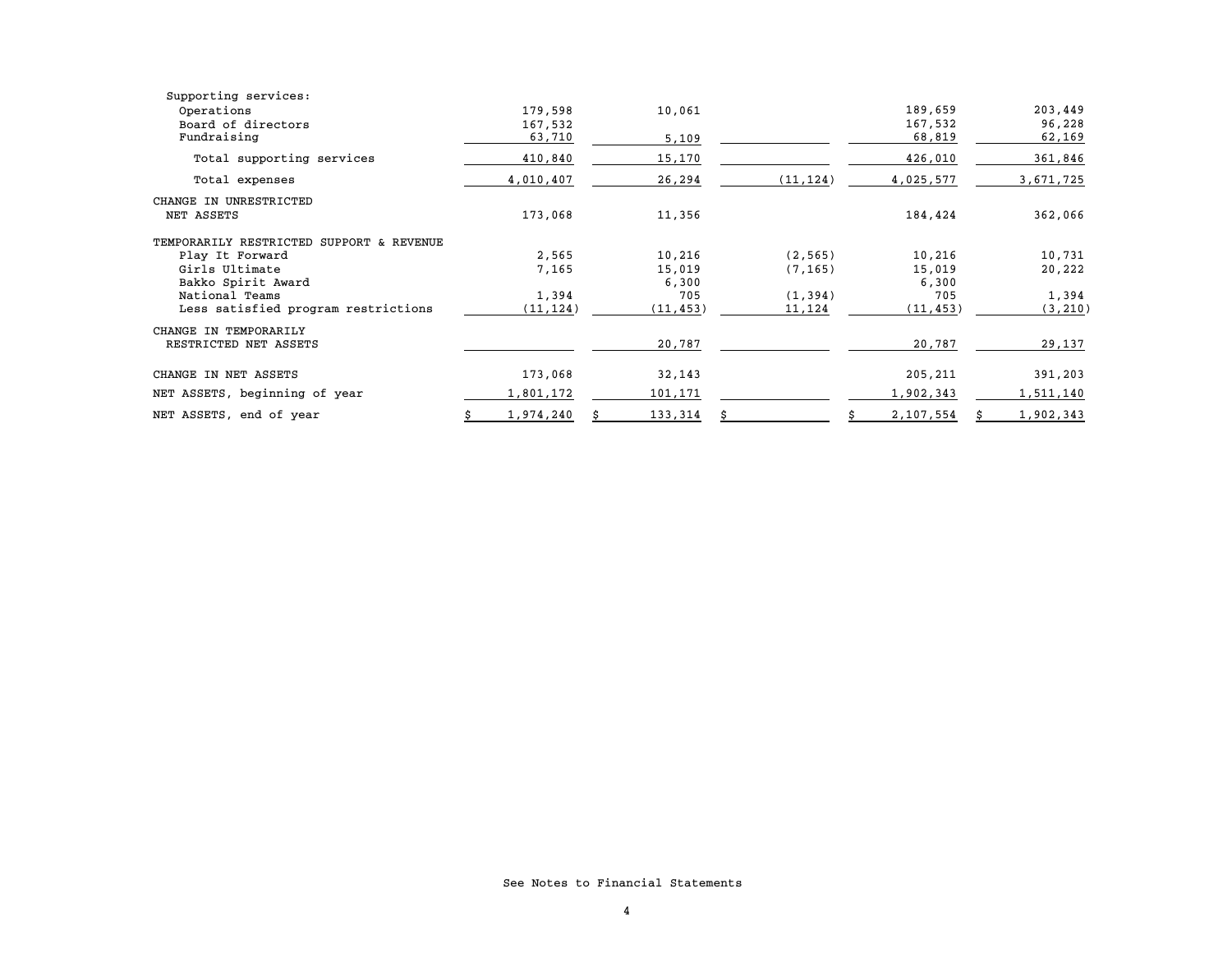#### For the Year Ended December 31, 2017 (With Consolidated Totals for 2016)ULTIMATE PLAYERS ASSOCIATION d/b/a USA ULTIMATEUSA ULTIMATE FOUNDATION Consolidating Statements of Cash Flows

|                                                   | USA Ultimate       | USA Ultimate<br>Foundation | Eliminating<br>Entries |          | Consolidated<br>Totals 2017 |               | Consolidated<br>Totals 2016 |           |
|---------------------------------------------------|--------------------|----------------------------|------------------------|----------|-----------------------------|---------------|-----------------------------|-----------|
| CASH FLOWS FROM OPERATING ACTIVITIES:             |                    |                            |                        |          |                             |               |                             |           |
| Change in net assets                              | \$<br>$173,068$ \$ | $32,143$ \$                |                        |          | \$                          | $205, 211$ \$ |                             | 391,203   |
| Adjustments to reconcile the change in            |                    |                            |                        |          |                             |               |                             |           |
| net assets to net cash provided by                |                    |                            |                        |          |                             |               |                             |           |
| operating activities:                             |                    |                            |                        |          |                             |               |                             |           |
| Depreciation & amortization                       | 93,877             |                            |                        |          |                             | 93,877        |                             | 76,851    |
| Realized & unrealized gain                        |                    |                            |                        |          |                             |               |                             |           |
| on investments                                    | (119, 625)         |                            |                        |          |                             | (119, 625)    |                             | (35, 419) |
| Decrease (increase) in operating assets:          |                    |                            |                        |          |                             |               |                             |           |
| Accounts receivable, net                          | 25,369             | (10, 229)                  |                        |          |                             | 15,140        |                             | (3,049)   |
| Due from USA Ultimate                             |                    | (4, 157)                   |                        | 4,157    |                             |               |                             |           |
| Inventory                                         | 311                |                            |                        |          |                             | 311           |                             | (4, 925)  |
| Prepaid expenses & deposits                       | (161, 293)         |                            |                        |          |                             | (161, 293)    |                             | 17,638    |
| Increase (decrease) in operating:<br>liabilities: |                    |                            |                        |          |                             |               |                             |           |
| Accounts payable                                  | 107,033            |                            |                        |          |                             | 107,033       |                             | (8, 910)  |
| Due to USA Ultimate Foundation                    | 4,157              |                            |                        | (4, 157) |                             |               |                             |           |
| Accrued liabilities*                              | (25, 321)          |                            |                        |          |                             | (25, 321)     |                             | 2,948     |
| Deferred revenue                                  | 166,415            |                            |                        |          |                             | 166,415       |                             | 32,856    |
| Total adjustments                                 | 90,923             | (14, 386)                  |                        |          |                             | 76,537        |                             | 77,990    |
| Net cash provided by                              |                    |                            |                        |          |                             |               |                             |           |
| operating activities                              | 263,991            | 17,757                     |                        |          |                             | 281,748       |                             | 469,193   |
| CASH FLOWS FROM INVESTING ACTIVITIES:             |                    |                            |                        |          |                             |               |                             |           |
| Certificate of deposit, net                       | 305                |                            |                        |          |                             | 305           |                             | (5, 719)  |
| Long-term investments, net                        | (5, 672)           |                            |                        |          |                             | (5, 672)      |                             | (4, 448)  |
| Acquisition of property & equipment'              | (53, 607)          |                            |                        |          |                             | (53, 607)     |                             | (81, 172) |
| Net cash used by                                  |                    |                            |                        |          |                             |               |                             |           |
| investing activities                              | (58, 974)          |                            |                        |          |                             | (58, 974)     |                             | (91, 339) |
| NET INCREASE IN CASH                              | 205,017            | 17,757                     |                        |          |                             | 222,774       |                             | 377,854   |
| CASH & CASH EQUIVALENTS,                          |                    |                            |                        |          |                             |               |                             |           |
| beginning of year                                 | 1,209,763          | 88,600                     |                        |          |                             | 1,298,363     |                             | 920,509   |
| CASH & CASH EQUIVALENTS,                          |                    |                            |                        |          |                             |               |                             |           |
| end of year                                       | \$<br>1,414,780    | 106,357                    |                        |          | Ŝ                           | 1,521,137     |                             | 1,298,363 |

\* Excludes non-cash investing activities (Note A - Supplemental Cash Flow Disclosures

See Notes to Financial Statements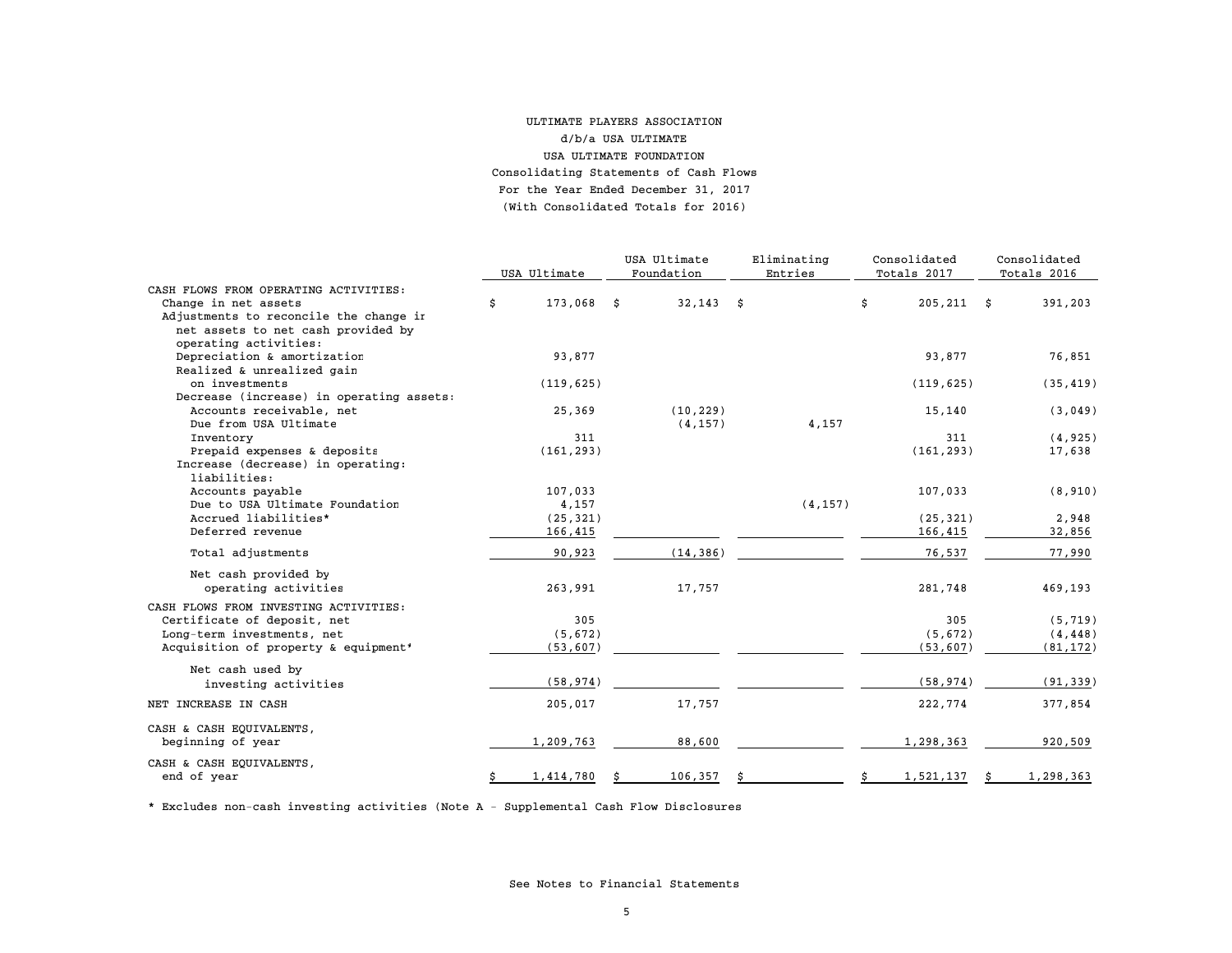# ULTIMATE PLAYERS ASSOCIATION d/b/a USA ULTIMATE USA ULTIMATE FOUNDATION Notes to Consolidating Financial Statements For the Year Ended December 31, 2017

#### A. SUMMARY OF SIGNIFICANT ACCOUNTING POLICIES

#### **Organization**

USA Ultimate (the Corporation) is the national governing body for the sport of Ultimate and is a member of the World Flying Disc Federation. The Corporation is responsible for the promotion and development of the sport of Ultimate in the United States.

The USA Ultimate Foundation (Foundation) was incorporated in 2014. The purpose of the Foundation is to raise funds and acquire assets that will enable USA Ultimate to encourage, improve and promote the sport of Ultimate in the United States.

#### Basis of Presentation

The financial statements of USA Ultimate are being presented on a consolidated basis with the USA Ultimate Foundation in order to conform to the requirements of FASB ASC 958. The Statement requires consolidation when one nonprofit has a controlling financial interest in another nonprofit entity through solecorporate membership.

Transactions between the two entities are shown as eliminating entries and removed to properly reflect consolidated totals. Neither the total net assets nor the change in net assets of the Foundation are presented in the USA Ultimate columns of the consolidating financial statements.

#### Income Taxes

The Corporation and the Foundation qualify as tax-exempt organizations under Section 501(c)(3) of the Internal Revenue Code and, accordingly, are not subject to federal income tax. Accordingly, no income tax provision has been recorded. However, income from certain activities not directly related to the Corporation's and Foundation's tax-exempt purposes are subject to taxation as unrelated business income.

The Corporation's and Foundation's forms 990, Return of Organization Exempt from Income Tax, are subject to examination by various taxing authorities, generally for three years after the date they were filed. Management of the Corporation and the Foundation believes that they do not have any uncertain tax positions that are material to the financial statements.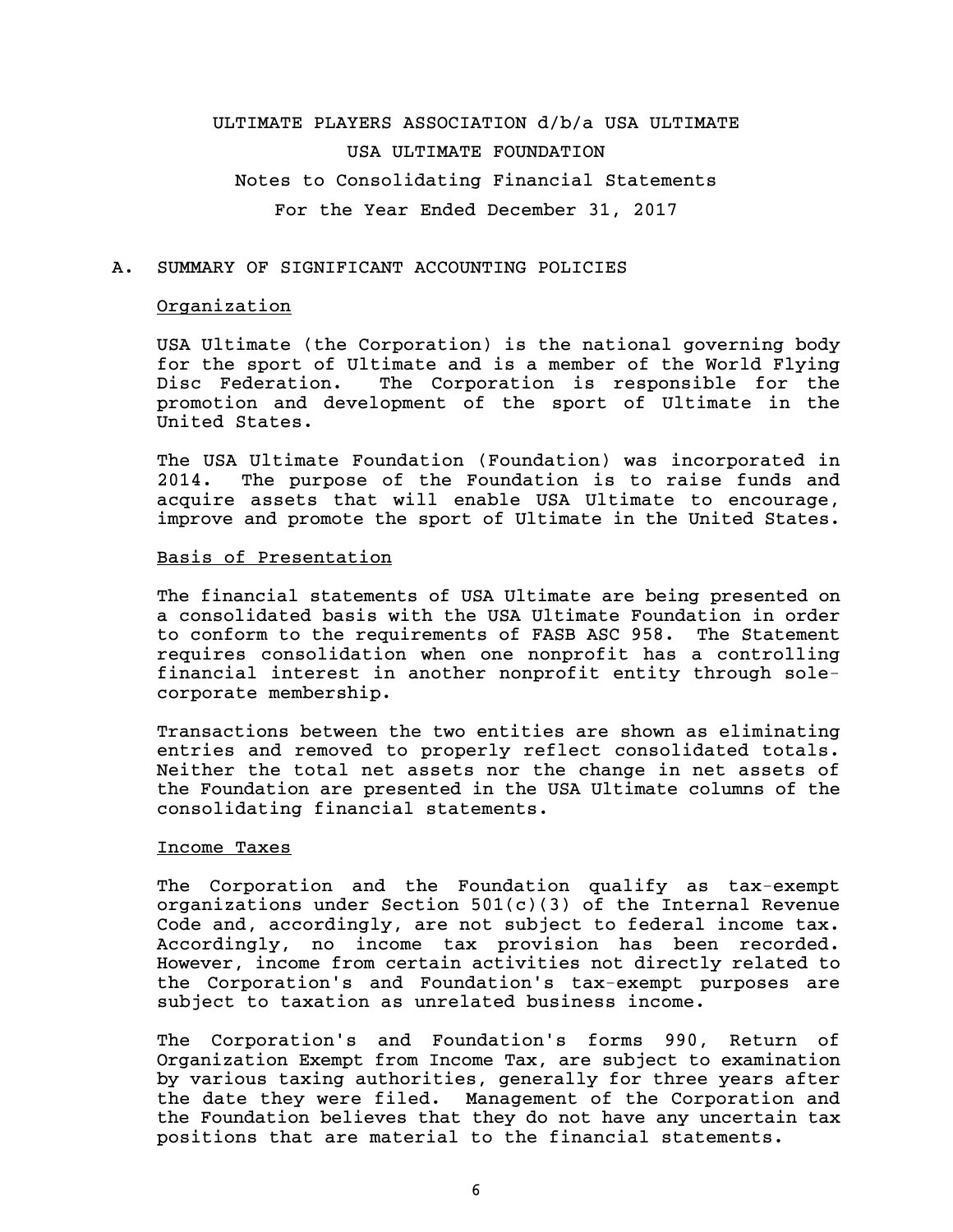## A. SUMMARY OF SIGNIFICANT ACCOUNTING POLICIES - Continued

#### Contributions

Gifts of cash and other assets are reported as restricted support if they are received with donor stipulations that limit the use of donated assets. When a restriction expires, that is, when a stipulated time restriction ends or a purpose restriction is accomplished, temporarily restricted net assets are reclassified to unrestricted net assets and reported in the statement of activities as satisfied program restrictions.

#### Membership Registrations

Membership dues consist of annual, two-year, three-year, fiveyear and lifetime registrations and are recognized as revenue over the duration of the membership. Lifetime memberships are recognized over fifteen years.

## Cash and Cash Equivalents

Cash and cash equivalents consist of amounts in the Corporation's and the Foundation's checking and money market accounts. The Corporation and Foundation maintain their cash and cash equivalents at commercial banks. In the event of a bank failure, the Corporation and the Foundation might only be able to recover the amounts insured.

#### Inventory

Inventory is stated at the lower of cost (first-in, first-out method) or market and consists of discs, kits, rulebooks, cones, clipboards, DVD's, manuals, guides and clothing.

#### Furniture and Equipment

Furniture and equipment is recorded at cost or, in the case of donated property, at their estimated fair value at date of receipt. All acquisitions of furniture and equipment in excess of \$750 are capitalized.

Depreciation and amortization is recorded using the straightline method over estimated useful lives of three to seven years. Depreciation and amortization expense for the years ended December 31, 2017 and 2016, was \$93,877 and \$76,851, respectively.

## Supplemental Cash Flow Disclosures

The Corporation and the Foundation paid no interest or income taxes during the years ended December 31, 2017 and 2016.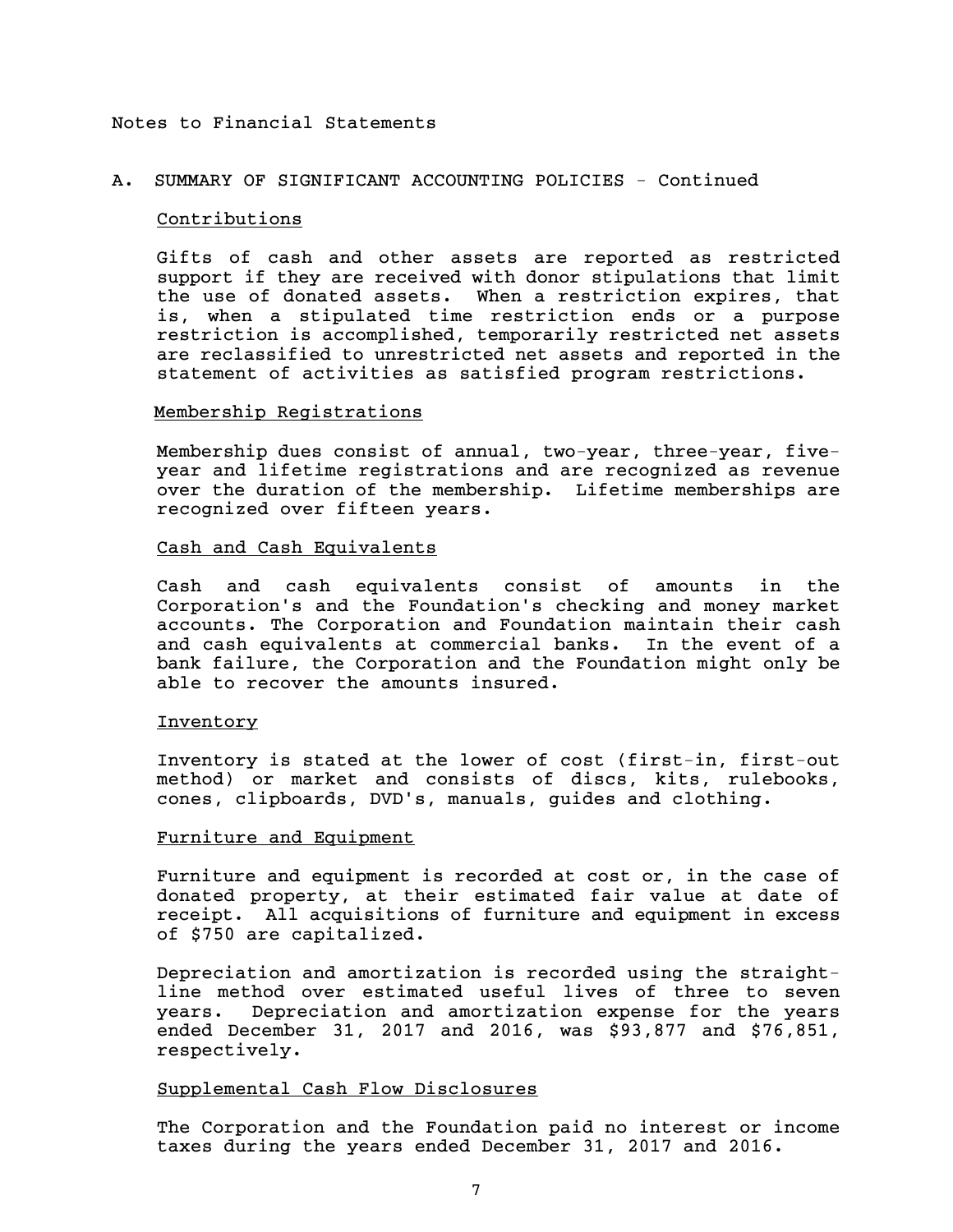#### A. SUMMARY OF SIGNIFICANT ACCOUNTING POLICIES - Continued

#### Supplemental Cash Flow Disclosures - continued

During the year ended December 31, 2016, the Corporation capitalized an additional \$30,000 of the IT infrastructure system asset. A corresponding liability was also recorded for the unpaid portion of the asset cost.

#### Accounts Receivable

Accounts receivable are stated at the amount the Corporation and Foundation expect to collect from balances outstanding at year-end. Based on management's assessment of the credit history with customers having outstanding balances and current relationships with them, it has concluded that an allowance for doubtful accounts at December 31, 2017 and 2016, of \$1,000 is necessary. Accounts receivable outstanding for more than 60 days are considered delinquent. Delinquent receivables are determined to be uncollectible on a case by case basis and are written off to bad debt expense at such point of determination.

#### Functional Allocation of Expenses

Certain costs and expenses are allocated among the various programs and supporting service expenses based on salary expenses. For the years ended December 31, 2017 and 2016, the Corporation's supporting service expenses amounted to 9.82% and 8.49%, respectively, of total support and revenue.

#### Use of Estimates

The preparation of financial statements in conformity with accounting principles generally accepted in the United States of America requires management to make estimates and assumptions that affect the reported amounts of assets and liabilities, the disclosure of contingent liabilities, and the reported amounts of revenues and expenses. Actual results could differ from those estimates.

#### Prior Year Comparisons

The financial statements include certain prior-year summarized comparative information in total but not by net asset or functional expense class. Such information does not include sufficient detail to constitute a presentation in conformity with accounting principles generally accepted in the United States of America. Accordingly, such information should be read in conjunction with the Corporation's financial statements for the year ended December 31, 2016, from which the summarized information was derived.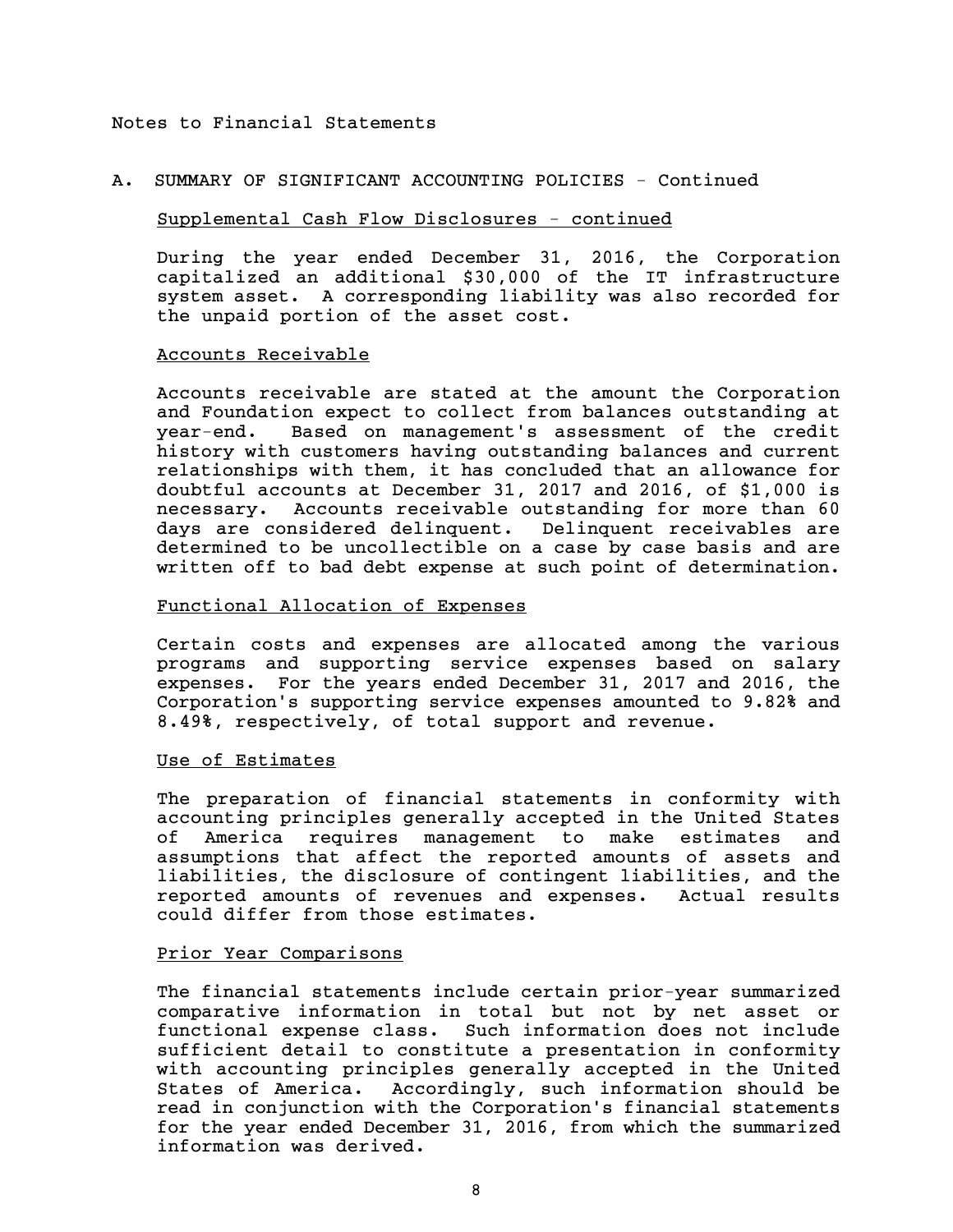#### A. SUMMARY OF SIGNIFICANT ACCOUNTING POLICIES - Continued

### Prior Year Comparisons - continued

Certain reclassifications have been made to the summarized comparative amounts to conform with current year presentation.

#### Donated Services

The Corporation and the Foundation receive a substantial amount of donated services in carrying out their programs. No amounts have been reflected in the financial statements for those services since they do not meet the criteria for recognition under ASC 958, "Not-For-Profit Entities".

### Advertising

The Corporation and the Foundation expense costs of advertising and promotion as such costs are incurred.

#### Date of Management's Review

In preparing the financial statements, the Corporation has evaluated events and transactions for potential recognition or disclosure through May 18, 2018, the date that the financial statements were available to be issued.

#### B. FAIR VALUE MEASUREMENTS

The Corporation and Foundation apply Generally Accepted Accounting Principles (GAAP) for fair value measurements of financial assets that are recognized or disclosed at fair value in the financial statements on a recurring basis. GAAP establishes a fair value hierarchy that prioritizes the inputs to valuation techniques used to measure fair value. The hierarchy gives the highest priority to unadjusted quoted prices in active markets for identical assets or liabilities (Level 1 measurements) and the lowest priority to measurements involving significant unobservable inputs (Level 3 measurements). The three levels of fair value hierarchy are as follows:

- Level 1 Quoted prices in active markets for identical assets or liabilities, accessible to the Corporation and Foundation at the measurement date.
- Level 2 Inputs other than quoted prices included within Level 1 that are observable for the asset or liability, either directly or indirectly.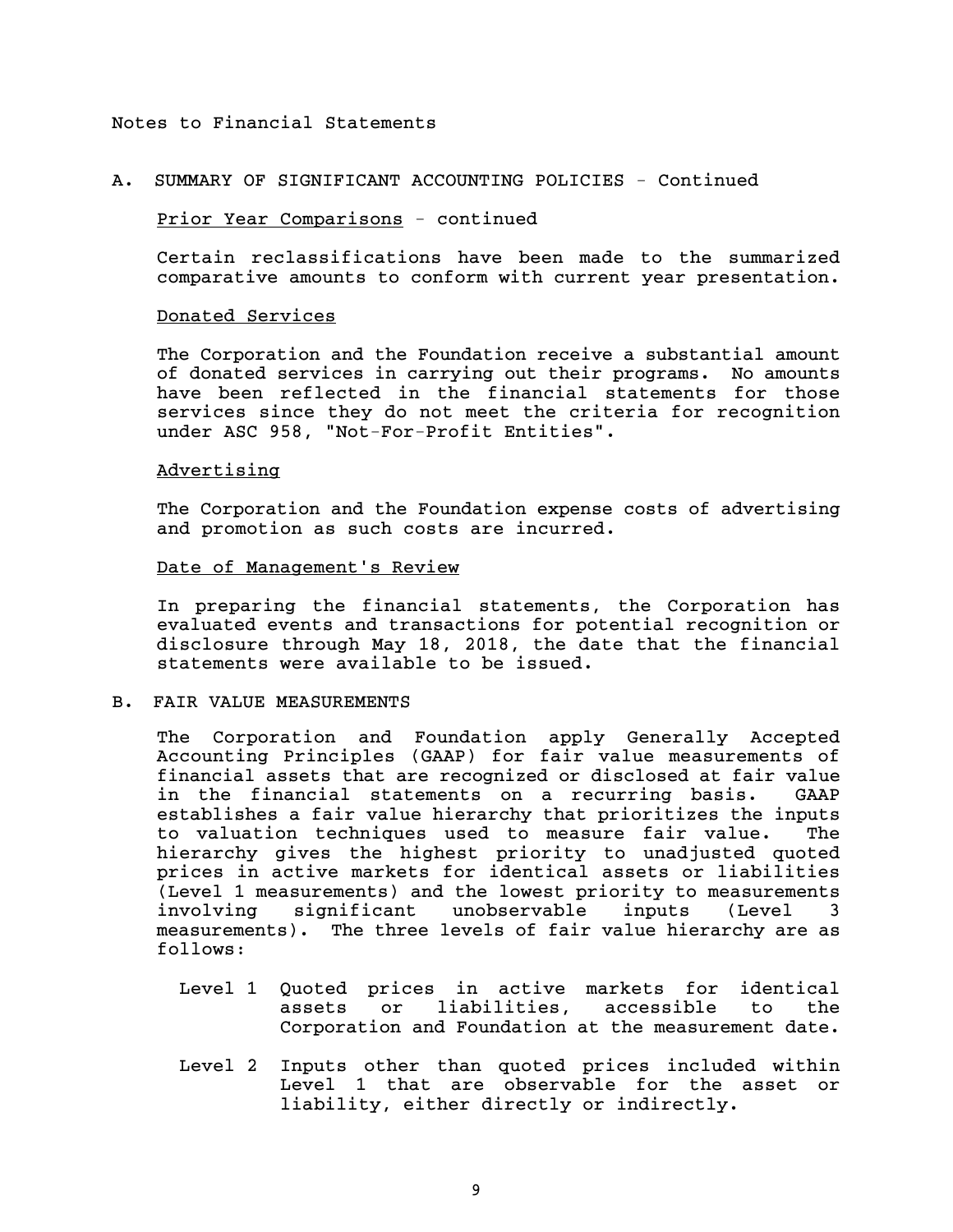#### B. FAIR VALUE MEASUREMENTS – Continued

 Level 3 Unobservable inputs that are not corroborated by market data.

The level in the fair value hierarchy within which a fair measurement in its entirety falls is based on the lowest level input that is significant to the fair value measurement in its entirety.

The following tables present assets that are measured at fair value on a recurring basis at December 31, 2017 and 2016:

|                                           |                      |           | Assets at Fair Value as of December 31, 2017 |               |
|-------------------------------------------|----------------------|-----------|----------------------------------------------|---------------|
|                                           | Level 1              |           | Level 2 Level 3                              | Total         |
| Certificates<br>of deposit<br>USOE pooled | \$499,463            |           | \$                                           | \$<br>499,463 |
| fund                                      |                      | 903,484   |                                              | 903,484       |
|                                           | \$<br><u>499,463</u> | \$903,484 | <b>\$</b>                                    | \$1,402,947   |
|                                           |                      |           | Assets at Fair Value as of December 31, 2016 |               |
|                                           |                      |           | Level 1 Level 2 Level 3                      | Total         |
| Certificates<br>of deposit<br>USOE pooled | $$499,768$ \$        |           | \$                                           | \$<br>499,768 |
| fund                                      |                      | 778,187   |                                              | 778,187       |

The Corporation has placed a portion of its investments in a pooled investment fund sponsored and managed by the United States Olympic Endowment (USOE). The USOE invests on behalf of the United States Olympic Committee (USOC) and various national sports organizations recognized by the USOC.

 $\frac{$}{5}$  499,768  $\frac{$}{5}$  778,187  $\frac{$}{5}$   $\frac{$1,277,955}{1000}$ 

As of December 31, 2017, the USOE portfolio was invested in the following types of securities:

| Alternative investments   | 31.25%  |
|---------------------------|---------|
| Domestic equities         | 30.07   |
| International equities    | 19.75   |
| Domestic bonds            | 9.26    |
| Cash and cash equivalents | 6.87    |
| International bonds       | 2.80    |
|                           | 100.00% |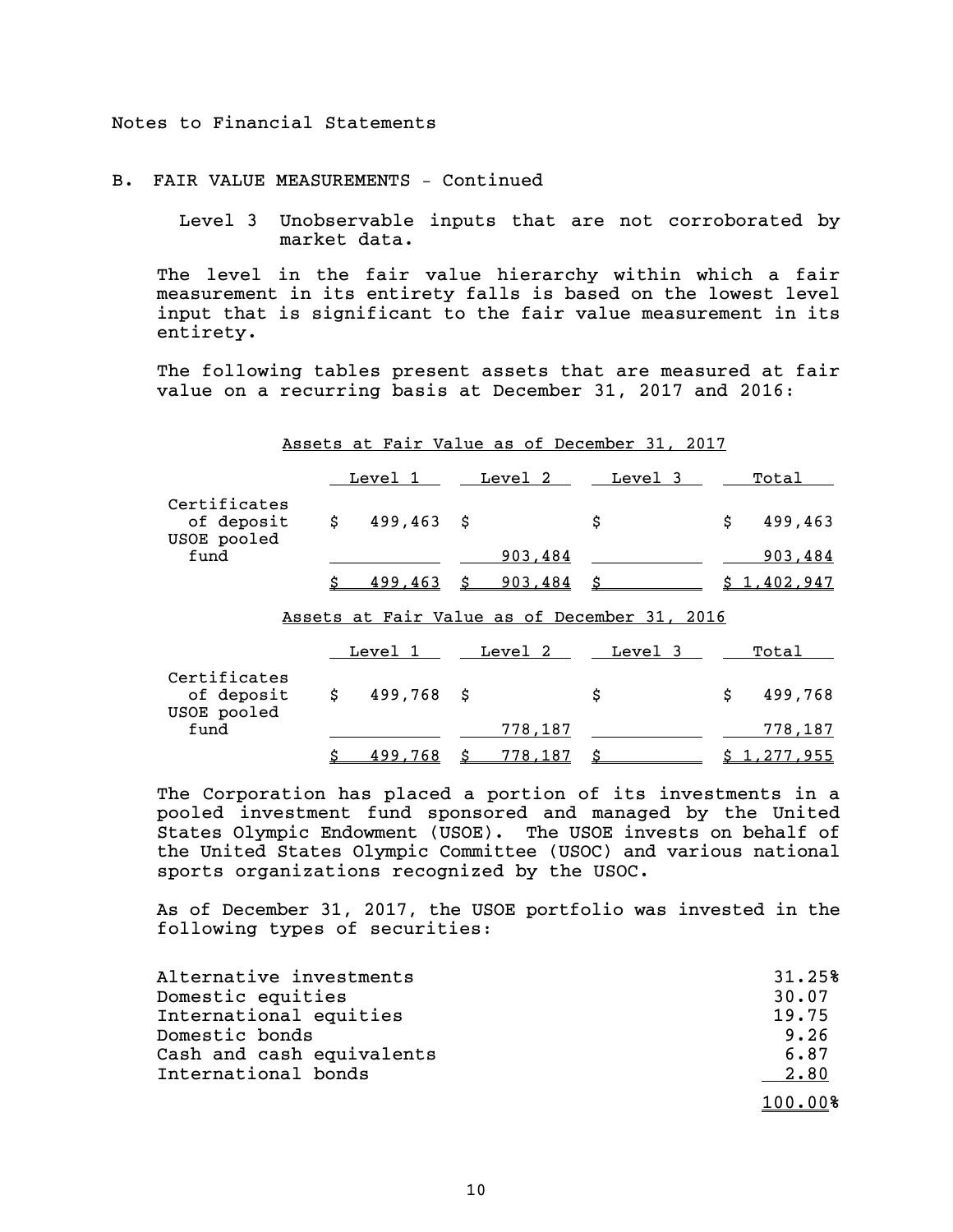B. FAIR VALUE MEASUREMENTS – Continued

The alternative investments include hedge equity funds, private equity funds, real estate funds and limited partnerships.

Some investments are exposed to various risks that may cause their reported fair values to fluctuate from period to period and could materially affect the recorded amount of investments in the Corporation's financial statements. Investments in equity securities fluctuate in value in response to many factors, such as the activities and financial condition of individual companies, general business and industry market conditions and the state or perceived direction of the economy. The values of debt securities fluctuate in response to changing interest rates, credit worthiness of issuers, and overall economic policies that impact market conditions. The values of certain investments, such as hedge funds, can fluctuate in response to direct market conditions and other factors that may or may not have a high correlation to overall market direction.

Though the market values of investments are subject to fluctuation, management believes that the investment policy is prudent for the long-term welfare of the Corporation.

Investment income consists of the following at December 31, 2017 and 2016:

|                                                                                        | 2017                            | 2016                       |
|----------------------------------------------------------------------------------------|---------------------------------|----------------------------|
| Interest and dividends<br>Unrealized gain on securities<br>Realized gain on securities | $15,109$ \$<br>57,235<br>62.390 | 13,693<br>20,666<br>14,753 |
|                                                                                        | 134.734                         | 49.112                     |

## C. CERTIFICATES OF DEPOSIT

Certificates of deposit at December 31, 2017 consist of certificates at investment firms with the following terms:

| Maturity<br>Date     | Interest<br>Rate | Principal          |
|----------------------|------------------|--------------------|
| 08/10/18<br>05/05/19 | 0.25%<br>1.56    | 252,938<br>246,525 |
|                      |                  | 499,463            |

The Corporation holds these certificates as available-for-sale investments.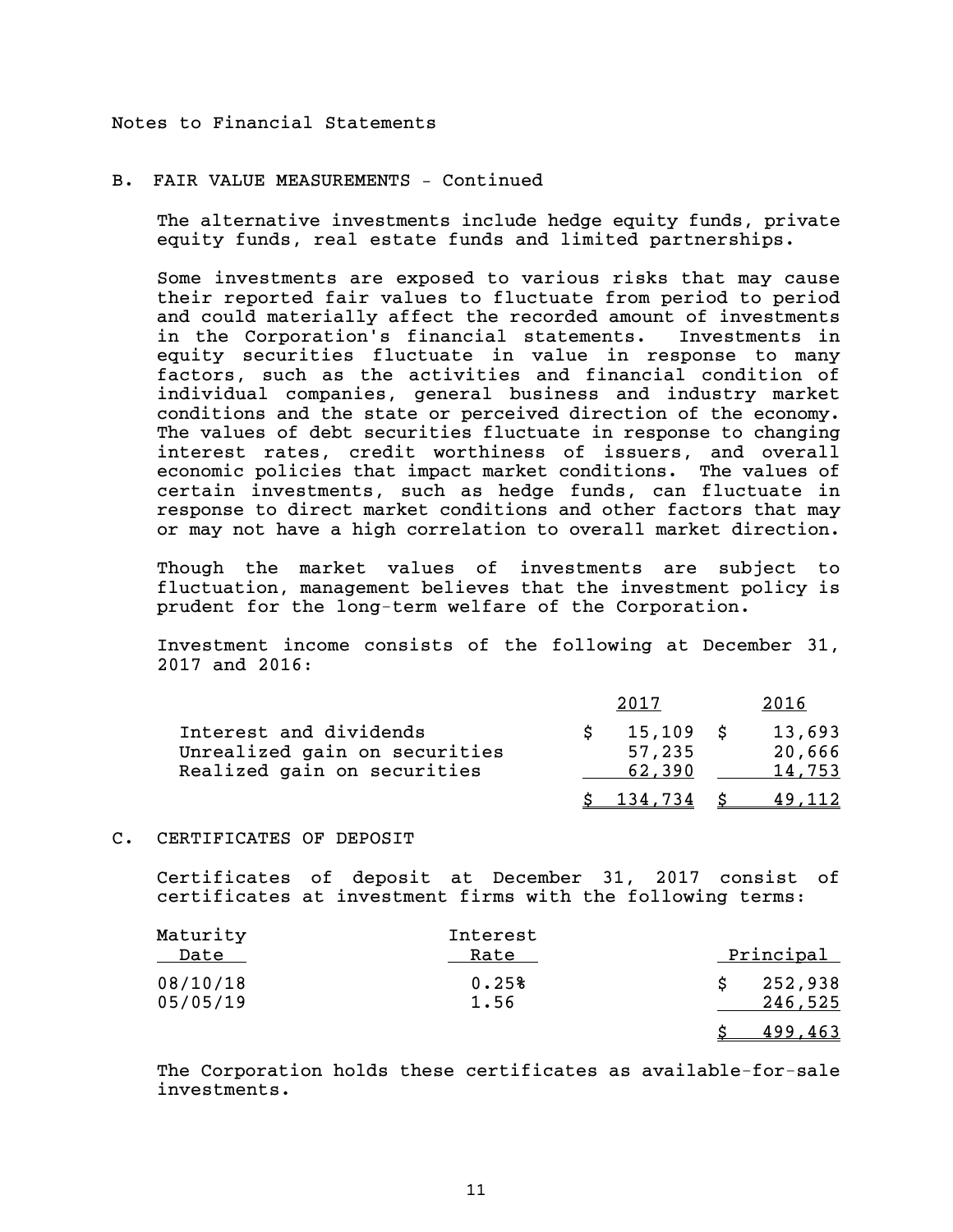#### D. BOARD DESIGNATED NET ASSETS

At December 31, 2017 and 2016, the Corporation had designated unrestricted net assets in the amount of \$1,579,603 and \$1,197,925, respectively, for the following purposes:

|                   | 2017                            | 2016 |
|-------------------|---------------------------------|------|
| Operating reserve | \$1,277,970 \$1,197,925         |      |
| Strategic Surplus | 301,633                         |      |
|                   | \$1,57 <u>9,603</u> \$1,197,925 |      |

## E. TEMPORARILY RESTRICTED NET ASSETS

Temporarily restricted net assets consist of the following at December 31, 2017 and 2016:

|                                               | 2017                  | 2016             |
|-----------------------------------------------|-----------------------|------------------|
| Play It Forward<br>Girls Ultimate             | $38,605$ \$<br>28,076 | 30,954<br>20,222 |
| Pufahl/Farricker Awards<br>Bakko Spirit Award | 11,470<br>5,996       | 11,495           |
| National Teams                                | 705                   | 1.394            |
|                                               | <u>84,852</u>         | 64,065           |

Net assets are released from donor restriction by incurring expenses that satisfy the restricted purpose. During the years ended December 31, 2017 and 2016, net assets were released from restrictions as follows:

|                         | 2017       | 2016  |
|-------------------------|------------|-------|
| Girls Ultimate          | $7,165$ \$ | 1,304 |
| Play It Forward         | 2,565      | 736   |
| National Teams          | 1,393      | 1,145 |
| Bakko Spirit Award      | 305        |       |
| Pufahl/Farricker Awards | 25         | 25    |
|                         | 11,453     |       |

#### F. RETIREMENT PLAN

The Corporation has a SIMPLE retirement plan for its employees. Employees are eligible to make contributions to the plan if they expect to receive at least \$5,000 in compensation during the year. The Corporation matches 100% of the voluntary contributions of its employees up to 3% of the employee's compensation for the calendar year. Employer contribution expense for the years ended December 31, 2017 and 2016, amounted to \$29,836 and \$28,826, respectively.